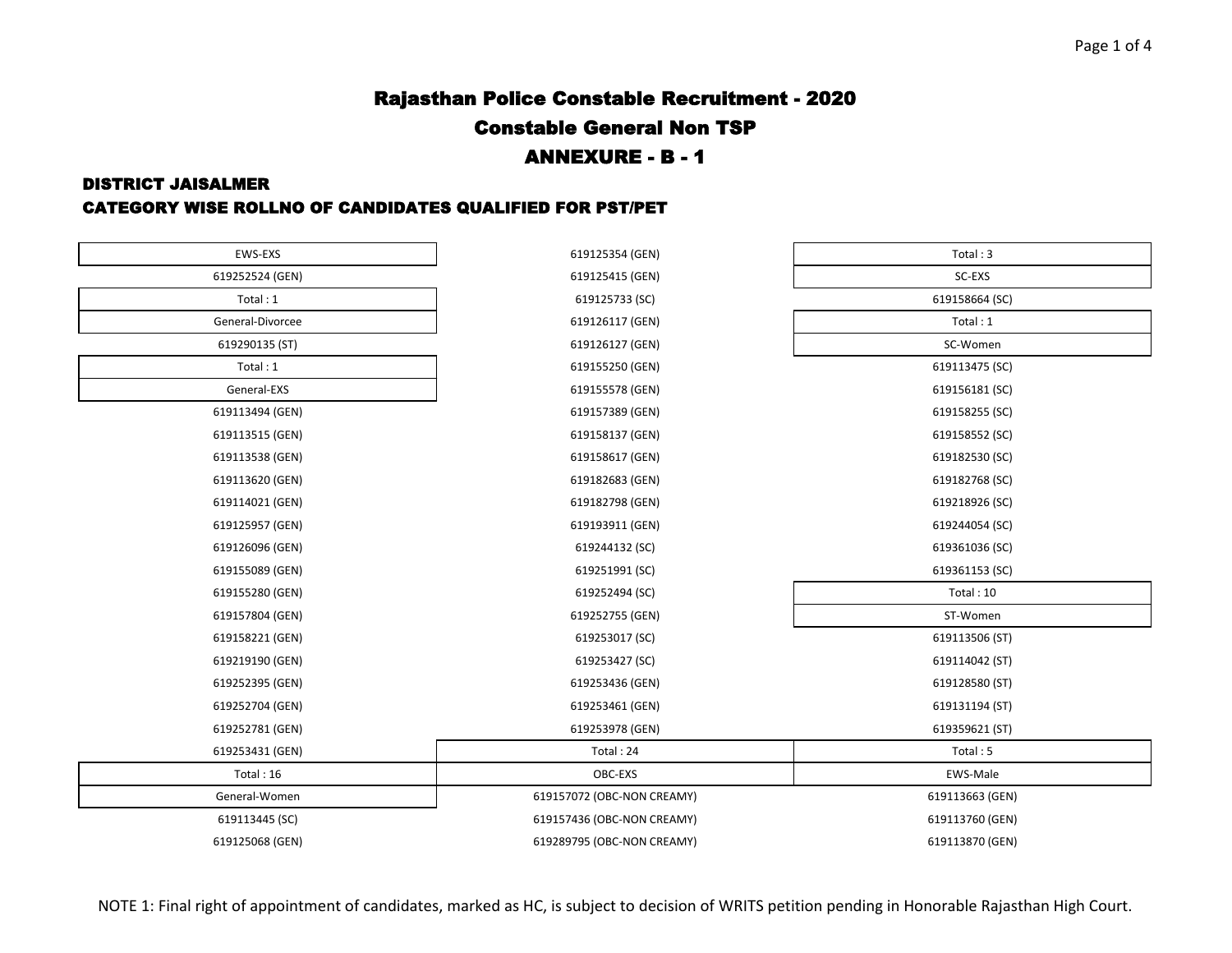## Rajasthan Police Constable Recruitment - 2020 Constable General Non TSP ANNEXURE - B - 1

### DISTRICT JAISALMER CATEGORY WISE ROLLNO OF CANDIDATES QUALIFIED FOR PST/PET

619125481 (GEN) 619125033 (OBC-NON CREAMY) 619157120 (OBC-NON CREAMY) 619156797 (GEN) 619125209 (GEN) 619161491 (OBC-NON CREAMY) 619158204 (GEN) 619125211 (GEN) 619161494 (SC) 619125276 (OBC-NON CREAMY) 619182547 (MBC NON-CREAMY) 619253340 (GEN) 619125277 (GEN) 619182693 (GEN) 619253796 (GEN) 619125447 (GEN) 619214453 (GEN) 619289877 (GEN) 619125468 (GEN) 619214543 (GEN) 619369358 (GEN) 619125663 (GEN) 619218876 (OBC-NON CREAMY) 619125692 (GEN) 619219303 (GEN) 619113291 (GEN) 619125805 (GEN) 619219658 (GEN) 619113292 (GEN) 619125833 (GEN) 619243953 (MBC NON-CREAMY) 619113432 (GEN) 619125895 (GEN) 619252658 (OBC-NON CREAMY) 619113726 (GEN) 619126050 (GEN) 619253166 (GEN) 619155024 (GEN) 619253777 (GEN) 619155028 (SC) 619254216 (OBC-NON CREAMY)

619113993 (GEN) 619114270 (GEN) 619155524 (SC) 619113257 (SC) 619125751 (OBC-NON CREAMY) 619219653 (GEN) 619113806 (GEN) 619126130 (OBC-NON CREAMY) 619253407 (GEN) 619114103 (GEN) 619155032 (OBC-NON CREAMY) 619254240 (SC) 619114198 (SC) 619155327 (GEN) 619254431 (MBC NON-CREAMY)

| 619113993 (GEN)            | 619114270 (GEN)            | 619155524 (SC)        |
|----------------------------|----------------------------|-----------------------|
| 619125481 (GEN)            | 619125033 (OBC-NON CREAMY) | 619157120 (OBC-NON CI |
| 619125913 (GEN)            | 619125106 (GEN)            | 619157393 (GEN)       |
| 619155365 (GEN)            | 619125133 (GEN)            | 619157771 (GEN)       |
| 619156797 (GEN)            | 619125209 (GEN)            | 619161491 (OBC-NON CI |
| 619158204 (GEN)            | 619125211 (GEN)            | 619161494 (SC)        |
| 619182773 (GEN)            | 619125276 (OBC-NON CREAMY) | 619182547 (MBC NON-C  |
| 619253340 (GEN)            | 619125277 (GEN)            | 619182693 (GEN)       |
| 619253796 (GEN)            | 619125447 (GEN)            | 619214453 (GEN)       |
| 619289877 (GEN)            | 619125468 (GEN)            | 619214543 (GEN)       |
| 619369358 (GEN)            | 619125663 (GEN)            | 619218876 (OBC-NON CI |
| Total: 14                  | 619125683 (GEN)            | 619219011 (SC)        |
| General-Male               | 619125692 (GEN)            | 619219303 (GEN)       |
| 619109842 (GEN)            | 619125697 (SC)             | 619219480 (GEN)       |
| 619113257 (SC)             | 619125751 (OBC-NON CREAMY) | 619219653 (GEN)       |
| 619113291 (GEN)            | 619125805 (GEN)            | 619219658 (GEN)       |
| 619113292 (GEN)            | 619125833 (GEN)            | 619243953 (MBC NON-CI |
| 619113422 (OBC-NON CREAMY) | 619125891 (GEN)            | 619252382 (SC)        |
| 619113432 (GEN)            | 619125895 (GEN)            | 619252658 (OBC-NON CI |
| 619113519 (GEN)            | 619125959 (GEN)            | 619252962 (GEN)       |
| 619113726 (GEN)            | 619126050 (GEN)            | 619253166 (GEN)       |
| 619113769 (GEN)            | 619126070 (GEN)            | 619253261 (GEN)       |
| 619113806 (GEN)            | 619126130 (OBC-NON CREAMY) | 619253407 (GEN)       |
| 619114068 (GEN)            | 619155024 (GEN)            | 619253777 (GEN)       |
| 619114096 (GEN)            | 619155028 (SC)             | 619254216 (OBC-NON CI |
| 619114103 (GEN)            | 619155032 (OBC-NON CREAMY) | 619254240 (SC)        |
|                            |                            |                       |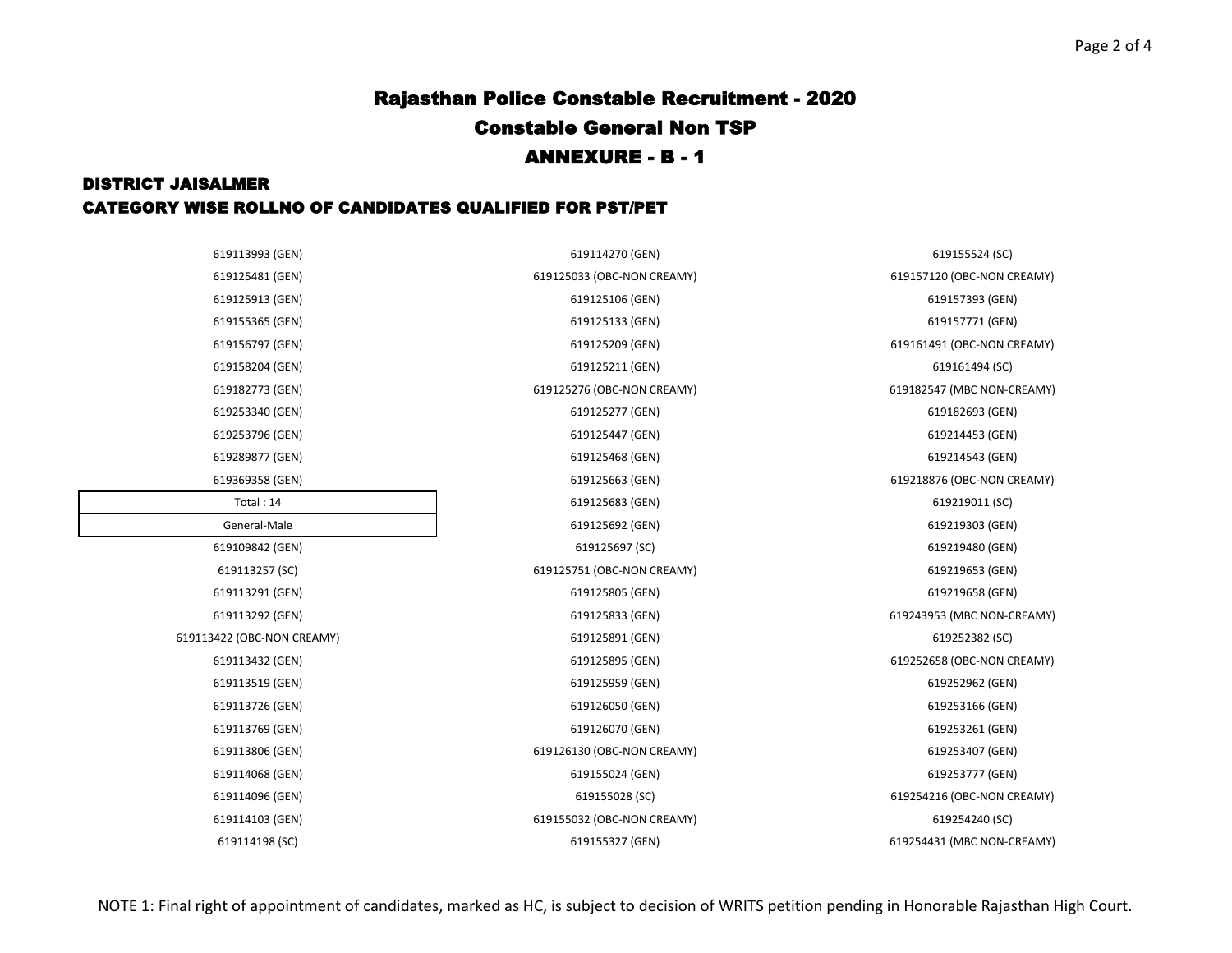# Rajasthan Police Constable Recruitment - 2020 Constable General Non TSP ANNEXURE - B - 1

### DISTRICT JAISALMER CATEGORY WISE ROLLNO OF CANDIDATES QUALIFIED FOR PST/PET

| 619254438 (SC)             | 619125413 (SC) | 619252033 (SC) |
|----------------------------|----------------|----------------|
| 619254494 (GEN)            | 619125431 (SC) | 619252101 (SC) |
| 619361067 (OBC-NON CREAMY) | 619155118 (SC) | 619252196 (SC) |
| 619361130 (OBC-NON CREAMY) | 619155353 (SC) | 619252226 (SC) |
| 619361409 (GEN)            | 619155765 (SC) | 619252441 (SC) |
| 619369302 (GEN)            | 619155888 (SC) | 619252711 (SC) |
| Total: 74                  | 619156196 (SC) | 619253046 (SC) |
| MBC-Male                   | 619156293 (SC) | 619253430 (SC) |
| 619253935 (MBC NON-CREAMY) | 619156812 (SC) | 619253557 (SC) |
| 619253968 (MBC NON-CREAMY) | 619157055 (SC) | 619253813 (SC) |
| 619254276 (MBC NON-CREAMY) | 619157390 (SC) | 619253846 (SC) |
| 619289370 (MBC NON-CREAMY) | 619157401 (SC) | 619254316 (SC) |
| 619290022 (MBC NON-CREAMY) | 619157689 (SC) | 619289938 (SC) |
| Total: 5                   | 619158539 (SC) | 619369036 (SC) |
| OBC-Male                   | 619158652 (SC) | Total: 49      |
| 619155426 (OBC-NON CREAMY) | 619161426 (SC) | ST-Male        |
| 619254423 (MBC NON-CREAMY) | 619161468 (SC) | 619109850 (ST) |
| Total: 2                   | 619161502 (SC) | 619109856 (ST) |
| SC-Male                    | 619218972 (SC) | 619110190 (ST) |
| 619113355 (SC)             | 619219006 (SC) | 619113569 (ST) |
| 619113357 (SC)             | 619219251 (SC) | 619182380 (ST) |
| 619113478 (SC)             | 619219580 (SC) | 619182436 (ST) |
| 619113613 (SC)             | 619219604 (SC) | 619182489 (ST) |
| 619113779 (SC)             | 619219762 (SC) | 619182492 (ST) |
| 619113857 (SC)             | 619219763 (SC) | 619182567 (ST) |
| 619114110 (SC)             | 619244001 (SC) | 619182758 (ST) |
| 619114307 (SC)             | 619252013 (SC) | 619214459 (ST) |